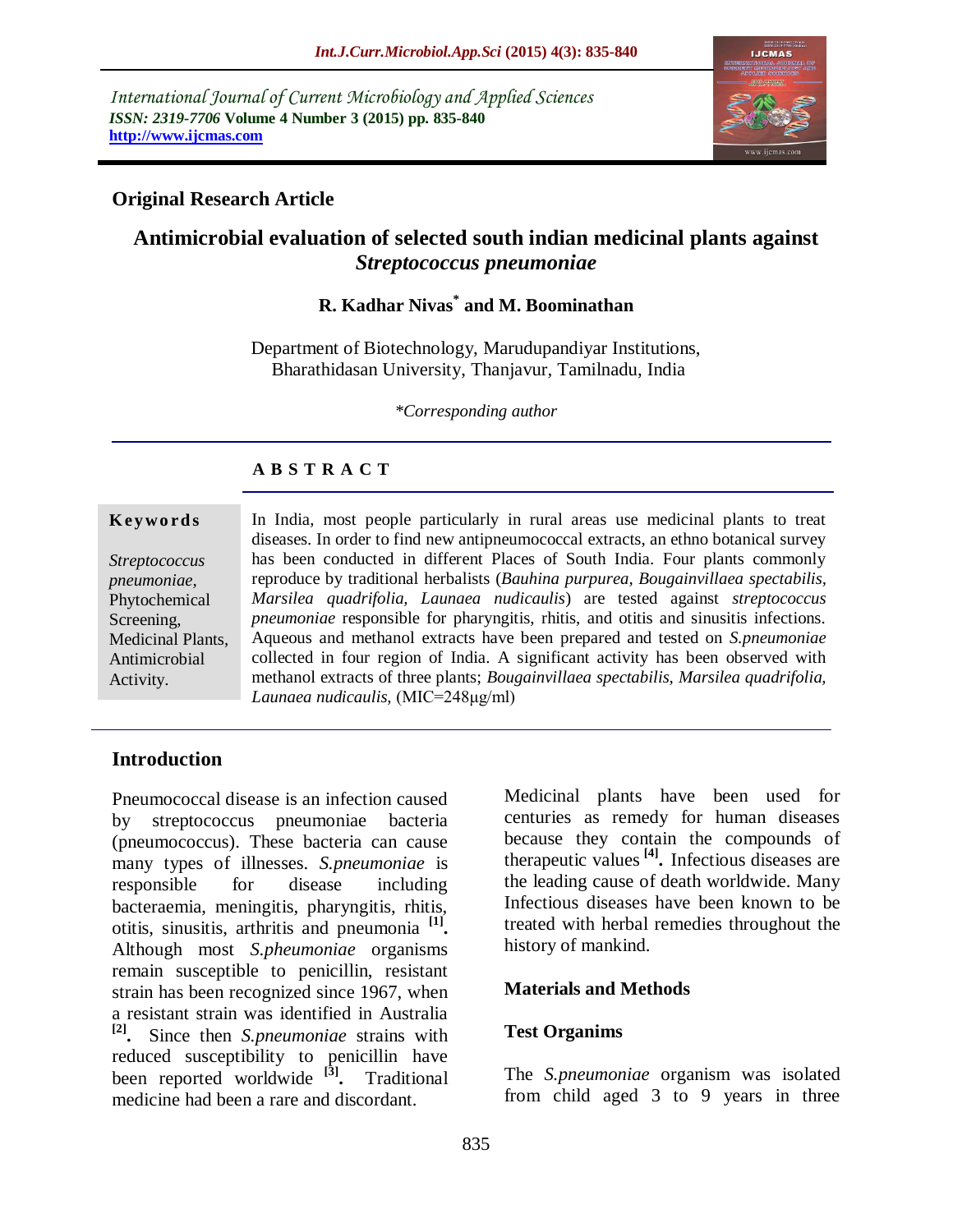different hospitals in thanjavur and trichy district, tamilnadu, India. The nasophaynx of each subject was swabbed using a sterile swab, which was inserted nasally. The swabs were immediately plated on blood agar plates (tryptic soy agar with 5% sheep blood). An optochin disc (ethyhydrocupreeine hydrochloride) was then applied to the first zone of each streaked plate. The inoculated plate was placed in an incubator at 37  $^{\circ}$ C and 5% of  $CO<sub>2</sub>$  for 18 to 24 hrs. The alpha- hemolytic colonies from each plate showing optochin susceptibility were subcultured on another agar plate to confirm optochin inhibition. Those strains with zones of inhibition >14 mm in pure culture were considered to be *S.pneumoniae* **[5]** .

## **Plant Materials**

An ethno botanical survey has been carried out during the period March -May 2014 in South India to identify plants used in traditional medicine against ORL infections. During this survey, 43 traditional herbalists were interviewed. This investigation brought out four plants according to them conclusion (Table 1).

The plants used for the study; *Bauhina purpurea, Bougainvillaea spectabilis, Launaea nudicaulis, Marsilea quadrifolia* have been collected from herbarium in Jun 2014 in south India.

## **Extraction and Phytochemical Screening**

The dried powder aerial parts of each plant were extracted with water decoction and methanol. The solution was evaporated in vacuo and crude extracts are freeze-drying and stored at  $4^{\circ}$ c until further use.

Phytochemical screening (Table 2) was carried out to highlight the existing groups in the studied plants, in order to have an idea of the chemical nature of the active ingredients responsible for their antibacterial effects **[6].**

#### **Determination of antimicrobial activity Disc diffusion method**

Susceptibility test was carried out using the agar diffusion method **[7]** followed by the dilution method for extracts which gave interesting activities. Petri plates were prepared by pouring 20 ml of Muller Hinton agar supplemented with 5% defibrinated sheep blood. The inoculums were prepared by transferring colonies from an overnight culture and the turbidity was corrected by adding sterile saline until a Mc Ferland turbidity standard of 0.5. What man's filter paper (6mm) impregnated with extracts in a concentration of 500 μg/disc were deposited on inoculated plates and left at  $4^{\circ}$ c for 2hr to allow the diffusion of the extract before their incubation for 24hr at  $37^{\circ}$ c. Negative control (DMSO 1%) and positive control (chloramphenicol 30 μg and erythromycin 15 μg) were also used. The inhibition zones formed around the discs were evaluated in millimeters. Each test was carried out in triplicates.

# **Dilution Method**

Minimum Inhibitory Concentration (MIC) was carried out by agar dilution method **[8] .**  The methanol and water extracts were dissolved in 1% dimethylsulfoxide (DMSO) and added to a melted agar culture medium in Petri dishes at the following final concentration: 496, 248 and 124  $g$  /ml . The antimicrobial assay was carried out on Muller- hinton's agar with sheep blood (5%) for 24 hr at 37 $\degree$ . Negative control containing DMSO 1% and positive control amoxicillin clavunate (10 g/ml) were also maintained. Observations were performed in duplicate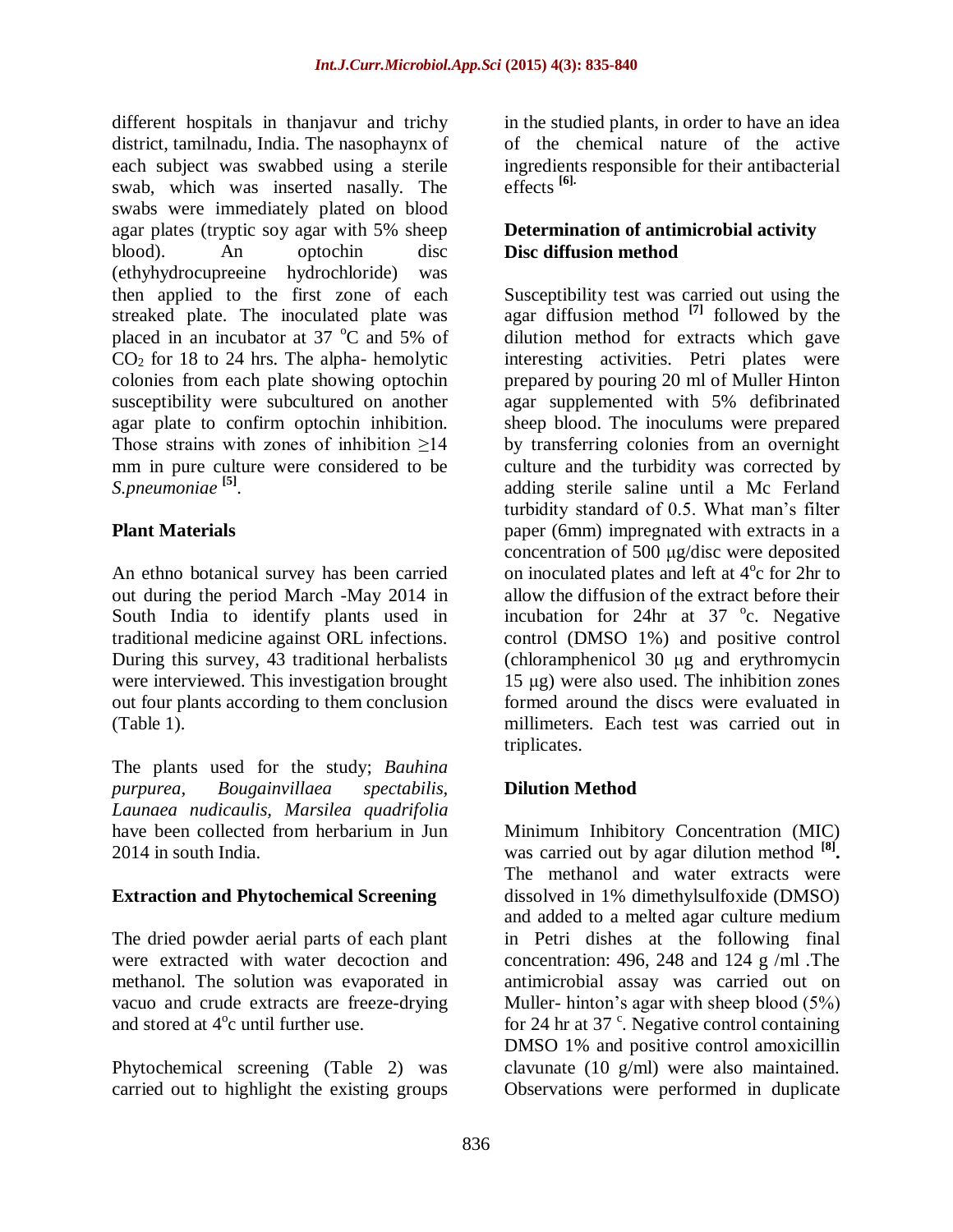and results (MIC) expressed as the lowest concentration of plant extract that produced a complete suppression of colony growth.

#### **Result and Discussion**

#### **Phytochemical Screening**

As reported in Table 2, high doses of terpenes and sterols were noticed in all plants. In general, flavonoids and sponines have been found in high doses respectively in extracts of *Bauhina purpurea, Bougainvillaea spectabilis* and *Launaea nudicaulis, Marsilea quadrifolia.*

#### **Antimicrobial Activity**

#### **Disc Diffusion Method**

The results of disc diffusion assay are presented in Table 3. From the results it was concluded that methanol extracts of three plants are effective on *S.pneumoniae* whereas aqueous extracts do not show any effect on the bacterium tested. *Bougainvillaea spectabilis* and *Launaea nudicaulis, Marsilea quadrifolia* methanol extracts have strong activities with diameter of inhibition varying from 17 to 23 mm. Methanol extract obtained from *Bauhina purpurea* showed weak antimicrobial activity as assessed by the diffusion method. Methanol extract of *Marsilea quadrifolia* showed highest diameter of inhibition against Streptococcus pneumoniae strain isolated from thiruvarur (diameter  $= 23$ mm). This value is similar to that obtained for standard antibiotics, erythromycin and chloramphenicol.

## **Dilution Method**

The minimum inhibitory concentration obtained for methanol extracts of two pants were as low as 248 μg/ml (table 4).

The traditional herbalists Concluded in the *Marsilea quadrifolia* was the most common drug used cough and cold treatments. In common anti inflammatory was treated with Launaea *nudicaulis.*

The methanol extracts of *Bougainvillaea spectabilis & Launaea nudicaulis* and *Marsilea quadrifolia* presented antibacterial effects (table 3). Thus, the methanol extract of *Bauhina purpurea,* showed complete inhibition of Streptococccus pneumoniae with  $= 248$  µg/ml. The antibacterial activity detected for *M.vulgare* is due probably to terpenoids as we found the presence reported for this plant **[9, 10] .** Marrubin for example, a furan labdane diterpene has been found to be the main analgesic compound. Several other labdane dierpenoids were isolated from the genus Marrubium<sup>[11]</sup>.

The methanol extract of *Bauhina purpurea* was active on the growth of Streptococcus pneumoniae with MIC=  $248\mu g/ml$ . This extract was rich in compounds (Cardinolides and tannins) (table 2). Antimicrobial activity of lavandula spp. was conducted mainly on essential oils and has been found to be active against marny species of bacteria and fungi. It has also been suggested that essential oils, including lavender, may be useful in treating bacterial infections that are resistant to antibiotics [12].

In general, the minimum inhibitory concentration obtained for methanol extracts of all plants studied were as low as 248 μg/ml. this value is much lower than that observed for example by **[13]** on the same germ showed an MIC value of 1.2 mg/ml for chloroformic extracts of crescentia alata and gnaphalium americanum, hexanic extract of Gnaphalium hirsutum and methanolic extract of Gnaphalium oxyphyllum. However, **[14]** working on four Indian berberis Spp have shown lower MIC values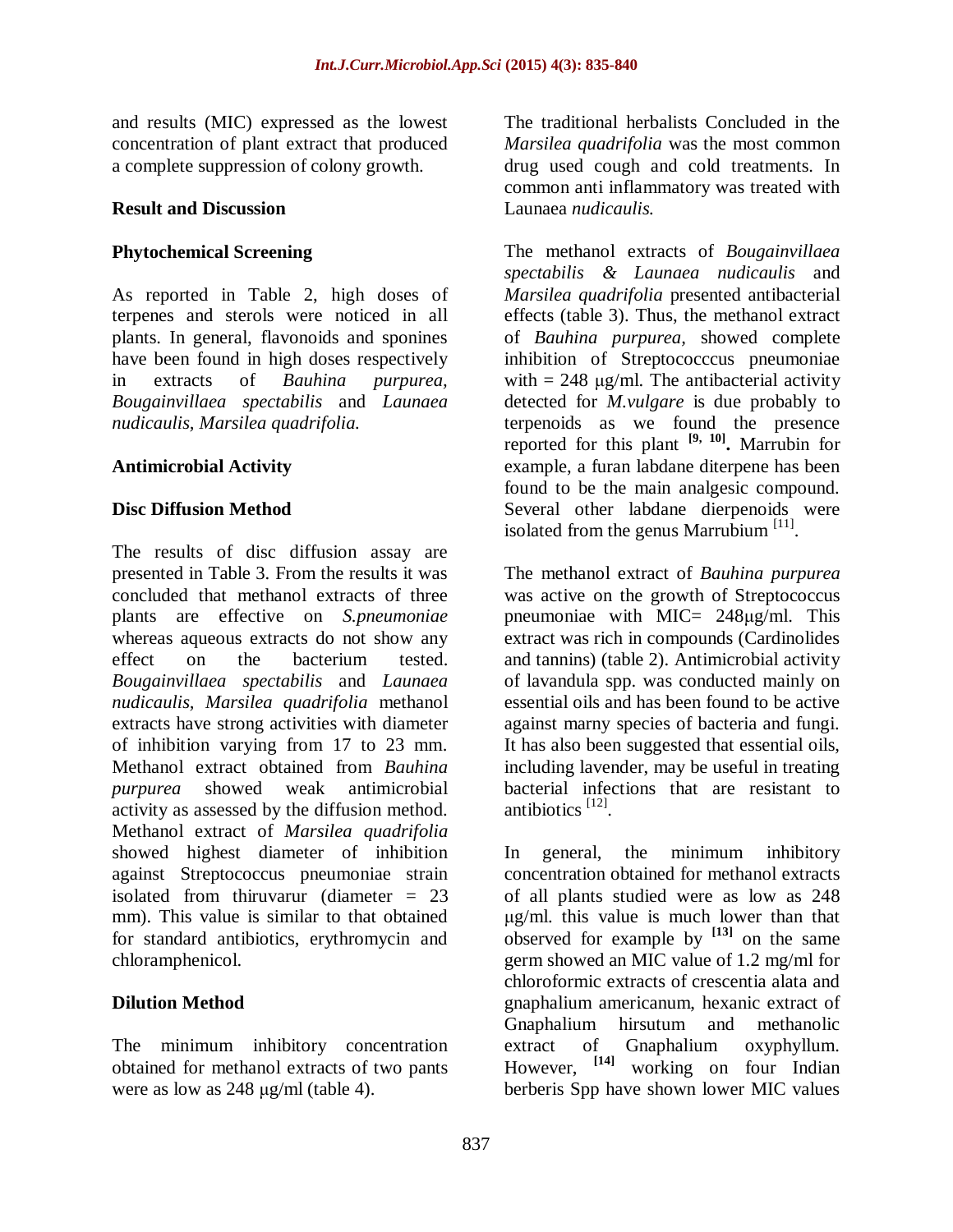on *Streptococcus pneumoniae* (MIC = 0.31 μg /ml) especially, the hydro- alcoholic extracts of stems of Berberis aristata and barberis asiatica.

In our study, the result of phytochemical screening (table 2) was according to that reported in the literature. Thus, the presence of cardinolides, tannins and Sugar, in *Bauhina purpurea* has been also reported by  $[15]$ . The terpenoids were also detected by  $[16]$ in *Bougainvillaea spectabilis*. The alkaloids and saponins were detected *Launaea nudicaulis,* saponins and terpenoids were also detected from *Marsilea quadrifolia.*

The use of medicinal plants in the treatment of ORL infections is a common practice in South India folk medicine. We have found that the activities of methanol extracts obtained from *Launaea nudicaulis, Marsilea quadrifolia* and *Bougainvillaea spectabilis* have promising activity against *S.pnemoniae* and show a correlation between the traditional uses of these plants and the experimental data against *S.pneumoniae*. The activities may be considered sufficient for further studies aimed at isolating and identifying active principles and evaluating possible synergism of antimicrobial activity among these extracts.

|  |  | Table 1 Useful parts and medicinal properties of the plants |  |
|--|--|-------------------------------------------------------------|--|
|--|--|-------------------------------------------------------------|--|

| <b>Scientific</b> | <b>Local name</b> | <b>Family name</b> | <b>Part used</b> | <b>Mode of Use</b>       |
|-------------------|-------------------|--------------------|------------------|--------------------------|
| name              |                   |                    |                  |                          |
| <b>Bauhina</b>    | Mandarai          | Leguminosae        | Whole plant      | Antibacterial, Anticance |
| purpurea          |                   |                    |                  | r, Antimalarial          |
| Bougainvillaea    | Kaaghithapoo      | Nyctaginaceae      | Whole plant      | Jaundice, dysentery      |
| spectabilis       |                   |                    |                  |                          |
| Launaea           | Ezhuthanipoond    | Asteraceae         | Whole plant      | Anti-inflamatory         |
| nudicaulis        | u                 |                    |                  |                          |
| <b>Marsilea</b>   | Aalaikkeerai      | Marsileaceae       | Whole plant      | Cough, Cold              |
| quadrifolia       |                   |                    |                  |                          |

**Table.2** Results of phytochemical screening of selected plants

| Sl.No | Phytochemicals | <b>Bauhina</b><br>purpurea | <b>Bougainvillaea</b><br>spectabilis | Launaea<br>nudicaulis | <b>Marsilea</b><br>quadrifolia |
|-------|----------------|----------------------------|--------------------------------------|-----------------------|--------------------------------|
|       | Alkaloids      |                            |                                      | $+++$                 |                                |
| 2.    | Flavonoids     | $^{+}$                     | +                                    | $^{+}$                |                                |
| 3.    | Saponins       | $^{+}$                     |                                      | $++$                  | $+++$                          |
| 4.    | Phenols        | $\pm$                      |                                      |                       | $++$                           |
| 5.    | Terpenoids     | $++$                       | $+++$                                |                       | $+++$                          |
| 6.    | tannins        | $+++$                      |                                      |                       | $\overline{\phantom{0}}$       |
| 7.    | Cardinolides   | $+++$                      |                                      |                       |                                |
| 8.    | Anthraquinones | $^{+}$                     |                                      |                       |                                |
| 9.    | Xanthoprotein  | $^{+}$                     |                                      |                       |                                |
| 10.   | Sugar          | $+++$                      |                                      |                       |                                |

+: present; ++: present in average quantity; +++; present in high quantity; - : absence.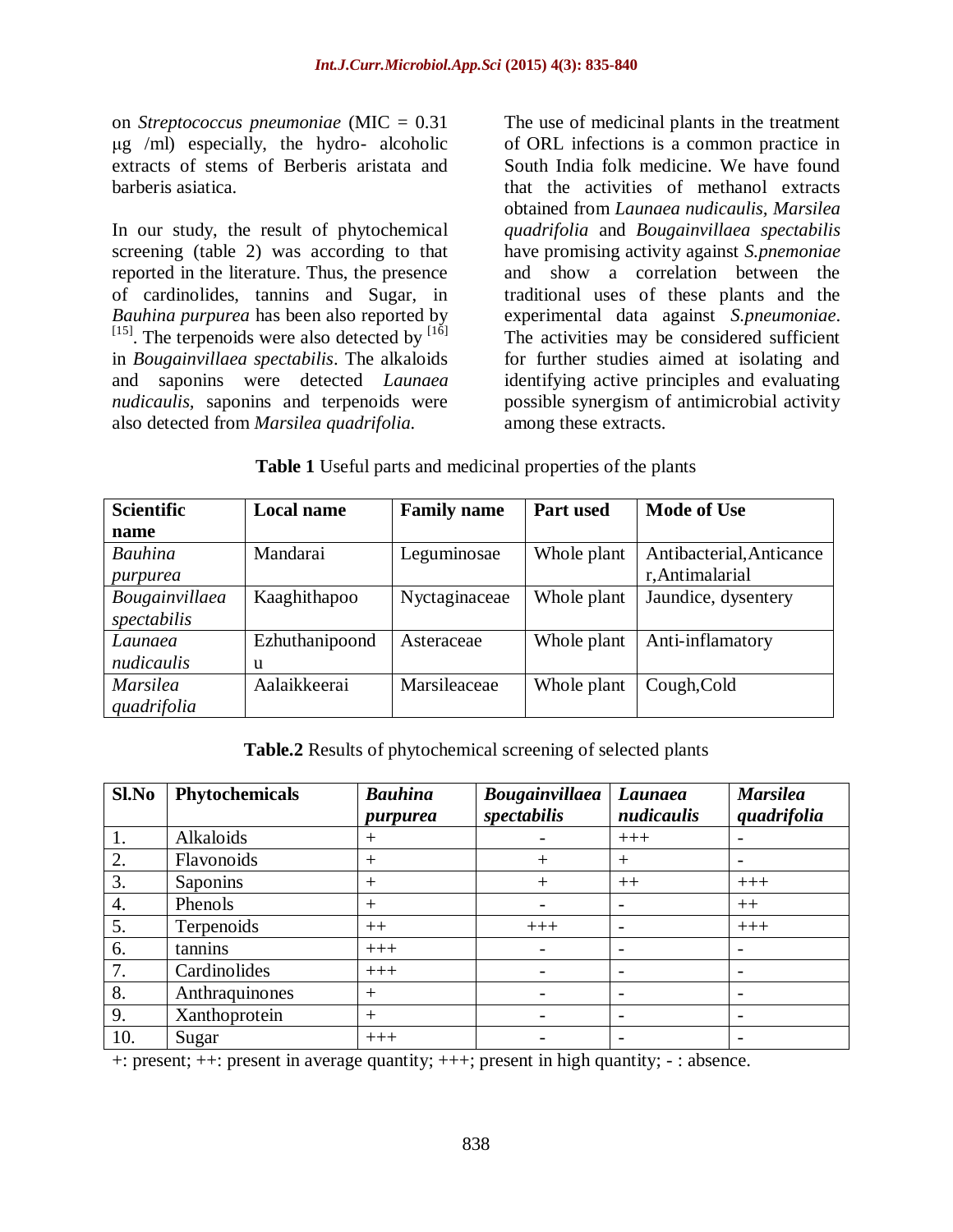#### **Table.3** Antibacterial effects of the four plant extracts on *Streptococcus pneumoniae* by agar diffusion method

|                  | Diameter of inhibition in (mm) |                          |                         |                          |               |                 |                          |             |                       |                 |                |
|------------------|--------------------------------|--------------------------|-------------------------|--------------------------|---------------|-----------------|--------------------------|-------------|-----------------------|-----------------|----------------|
|                  |                                |                          |                         |                          |               |                 |                          |             | <b>Antibiotics</b>    | <b>Negative</b> |                |
| <b>Places of</b> |                                |                          | <b>Aqueous Extracts</b> |                          |               |                 | <b>Methanol Extracts</b> |             |                       |                 | <b>Control</b> |
| S.pneumoni       | <b>B.pur</b>                   | <b>B.spe</b>             | L.nu                    | M.qu                     | <b>B.purp</b> | <b>B</b> .spect | L.nudica                 | M.quadri    | Erythromyci           | Chlorampheni    | <b>DMSO</b>    |
| ae               | purea                          | ctabil                   | dicau                   | adrif                    | urea          | <i>abilis</i>   | ulis                     | folia       | (15 g)<br>$\mathbf n$ | (30g)<br>col    | $(1\%)$        |
|                  |                                | <i>is</i>                | lis                     | olia                     |               |                 |                          |             |                       |                 |                |
| Thiruvarur       |                                | $\overline{\phantom{0}}$ |                         | $\overline{\phantom{0}}$ | $17+0.7$      | $20+0.5$        | $17+0.69$                | $23+0.81$   | $23+0.46$             | $23+0.65$       |                |
|                  |                                |                          |                         |                          |               | <sub>0</sub>    |                          |             |                       |                 |                |
| Thanjavur        |                                | $\overline{\phantom{0}}$ |                         | $\overline{\phantom{0}}$ | $13+0.5$      | $21+0.4$        | $12+0.76$                | $22+0.62$   | $23+0.38$             | $25+0.42$       |                |
|                  |                                |                          |                         |                          |               | $\mathbf b$     |                          |             |                       |                 |                |
| Trichy           |                                | $\overline{\phantom{0}}$ |                         |                          | $12+0.4$      | $22+0.7$        | $15+0.45$                | $18 + 0.91$ | $17+0.68$             | $15+0.63$       |                |
|                  |                                |                          |                         |                          |               |                 |                          |             |                       |                 |                |

#### **Table.4** Minimum inhibitory concentration MIC  $(\mu g/ml)$  of the methanol extracts (Agar dilution Method)

| <b>Places of</b><br>S.pneumoni | <b>B.purpurea</b>        |                          |            | <b>B.</b> spectabilis    |                          |       | L.nudicaulis             |                          |       | M.quadrifolia            |                          |                    | <b>Amoxicillin</b><br><b>Clavunate</b> | <b>DMSO</b><br>$1\%$ |
|--------------------------------|--------------------------|--------------------------|------------|--------------------------|--------------------------|-------|--------------------------|--------------------------|-------|--------------------------|--------------------------|--------------------|----------------------------------------|----------------------|
| ae                             | 496                      | 248                      | 124        | 496                      | 248                      | 124   | 496                      | 248                      | 124   | 496                      | 248                      | 124                | $(10 \mu g/ml)$                        |                      |
| Thiruvarur                     | $\overline{\phantom{0}}$ | $\overline{\phantom{a}}$ | $\pm$<br>∸ | $\overline{\phantom{0}}$ | $\overline{\phantom{a}}$ | 土     | $\overline{\phantom{a}}$ | $\overline{\phantom{a}}$ | 土     | $\overline{\phantom{0}}$ | $\overline{\phantom{a}}$ | $\mathrm{+}$<br>-- |                                        |                      |
| Thanjavur                      | $\overline{\phantom{0}}$ | $\pm$                    | 土          | $\overline{\phantom{a}}$ | $\overline{\phantom{a}}$ | $\pm$ | $\overline{\phantom{a}}$ | $\overline{\phantom{a}}$ | $\pm$ | $\overline{\phantom{0}}$ | $\overline{\phantom{a}}$ | 土                  |                                        |                      |
| Trichy                         | $\overline{\phantom{0}}$ | ٠                        | 土          | $\overline{\phantom{a}}$ | $\overline{\phantom{a}}$ | $\pm$ | $\overline{\phantom{a}}$ | $\overline{\phantom{a}}$ | $\pm$ | -                        | $\overline{\phantom{a}}$ | $\pm$<br>--        |                                        |                      |

-: inhibition of growth:  $\pm$  average growth; +: no inhibition

#### **References**

- 1. Demachy MC, Faibis F, Hacquard B, Rabenia T, Galanti MJ, Artigou A (2001). Enquete epidemiologique sur la antibiotiques resistance aux de streptococcus pneumoniae observatoire regional de Brie: resultas 1999evolution 1997/1999. Medecine et Maladies infectieuses.
- 2. Austrian R (1986). Some aspects of the pneumococcal carrier state.  $J<sub>r</sub>$ Antimicrob. Chemother.18, suppol. A,  $35-45.$
- 3. Simberkoff MS, Lukaszewski M, Cross A, Al-Ibrahim M, Baltch Al, Smith RP,

Geiseler PI, Nadler J, Richmond AS (1986). Antibiotic resistant isolates of Streptococcus pneumoniae from clinical specimens: a cluster of serotypes 19A organisms  $in$ Brooklyn, **New** York.J.Infect.Dis. 153:78-82.

- 4. Nair NC, Henry AN, Dictionary of Flowering Plants in India. Council of Scientific and Industrial Research, New Delhi, 1973.
- 5. Warda .K , M.Markouk, K.Bekkouche, M.Larhsini nA.Abbad, A. Romane and M. Bouskraoui. Anti Bacterial Evalu of Selected Moroccan medicinal plants against S.Pneumoniae. African Journal of Pharmacy and Pharmacology Vol.3(3).pp.101-104, March, 2009.